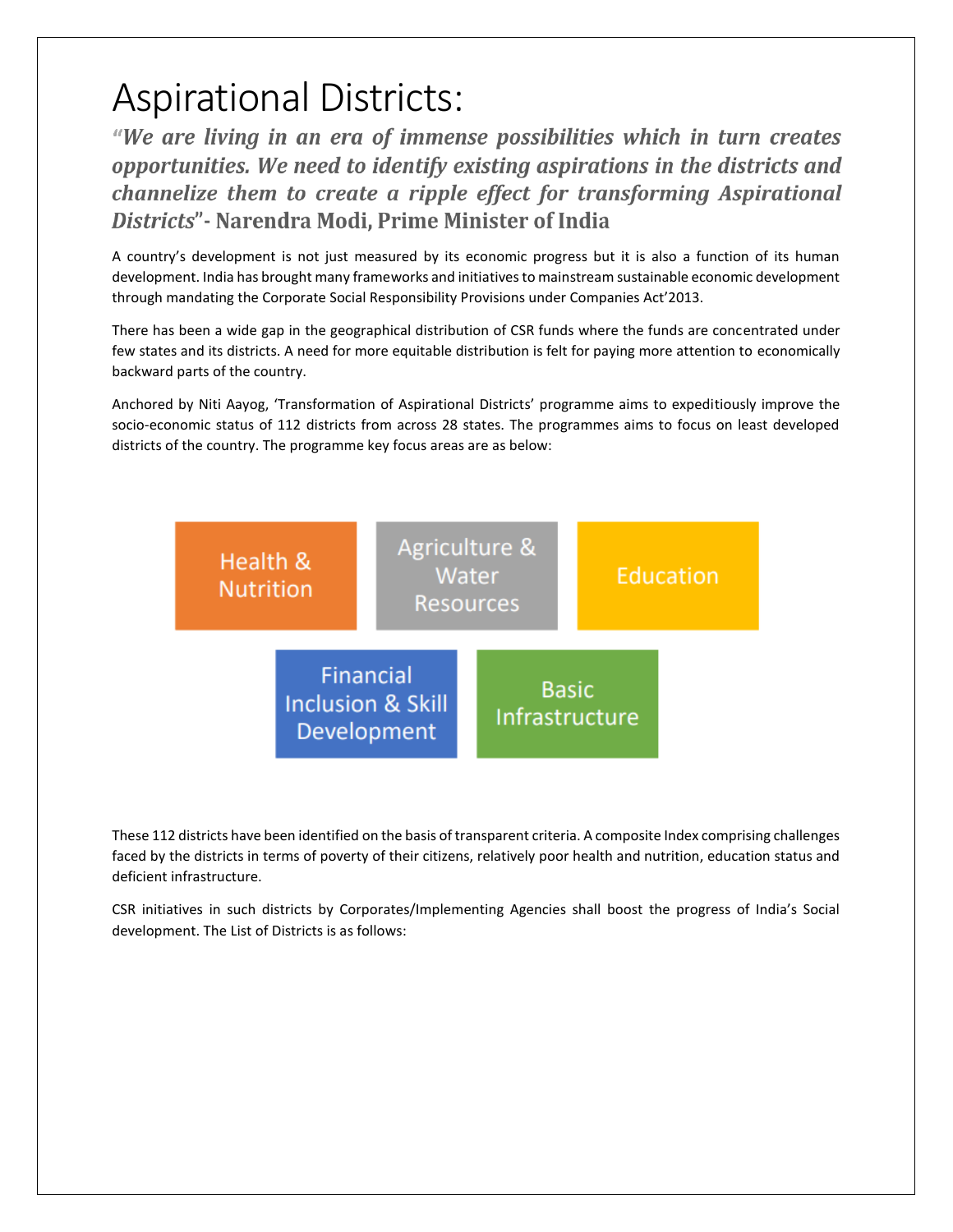| <b>List of 112 Aspirational Districts</b> |                   |                 |  |  |
|-------------------------------------------|-------------------|-----------------|--|--|
| Sr. No.                                   | <b>State</b>      | <b>District</b> |  |  |
| $\mathbf{1}$                              | Andhra Pradesh    | Vizianagaram    |  |  |
| $\overline{2}$                            |                   | Visakhapatnam   |  |  |
| 3                                         |                   | Y.S.R. Kadapa   |  |  |
| 4                                         | Arunachal Pradesh | Namsai          |  |  |
| 5                                         | Assam             | Goalpara        |  |  |
| 6                                         |                   | Barpeta         |  |  |
| $\overline{7}$                            |                   | Hailakandi      |  |  |
| 8                                         |                   | <b>Baksa</b>    |  |  |
| 9                                         |                   | Darrang         |  |  |
| 10                                        |                   | Udalguri        |  |  |
| 11                                        |                   | Dhubri          |  |  |
| 12                                        | <b>Bihar</b>      | Sitamarhi       |  |  |
| 13                                        |                   | Araria          |  |  |
| 14                                        |                   | Purnia          |  |  |
| 15                                        |                   | Katihar         |  |  |
| 16                                        |                   | Muzaffarpur     |  |  |
| 17                                        |                   | Begusarai       |  |  |
| 18                                        |                   | Khagaria        |  |  |
| 19                                        |                   | Banka           |  |  |
| 20                                        |                   | Sheikhpura      |  |  |
| 21                                        |                   | Aurangabad      |  |  |
| 22                                        |                   | Gaya            |  |  |
| 23                                        |                   | Nawada          |  |  |
| 24                                        |                   | Jamui           |  |  |
| 25                                        |                   | Korba           |  |  |
| 26                                        |                   | Rajnandgaon     |  |  |
| 27                                        |                   | Mahasamund      |  |  |
| 28                                        |                   | Kanker          |  |  |
| 29                                        | Chhattisgarh      | Narayanpur      |  |  |
| 30                                        |                   | Dantewada       |  |  |
| 31                                        |                   | Bijapur         |  |  |
| 32                                        |                   | Bastar          |  |  |
| 33                                        |                   | Kondagaon       |  |  |
| 34                                        |                   | Sukma           |  |  |
| 35                                        | Gujarat           | Dahod           |  |  |
| 36                                        |                   | Narmada         |  |  |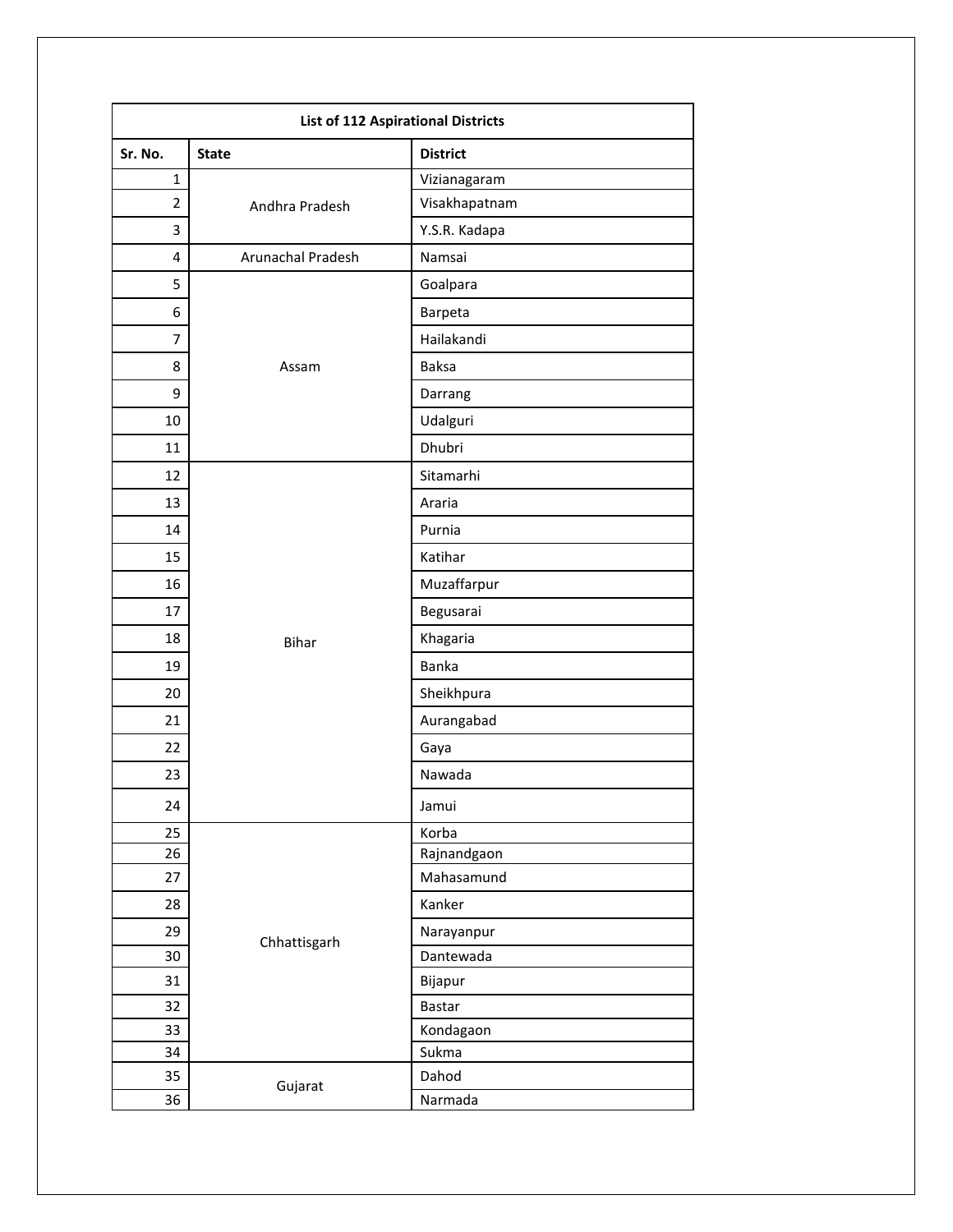| 37       | Haryana          | Mewat               |
|----------|------------------|---------------------|
| 38       | Himachal Pradesh | Chamba              |
| 39       | Jammu & Kashmir  | Kupwara             |
| 40       |                  | Baramulla           |
| 41       |                  | Garhwa              |
| 42       |                  | Chatra              |
| 43       |                  | Giridih             |
| 44       |                  | Godda               |
| 45       |                  | Sahibganj           |
| 46       |                  | Pakur               |
| 47       |                  | Bokaro              |
| 48       |                  | Lohardaga           |
| 49       |                  | Purbi Singhbhum     |
| 50       | Jharkhand        | Palamu              |
| 51       |                  | Latehar             |
| 52       |                  | Hazaribagh          |
| 53       |                  | Ramgarh             |
| 54       |                  | Dumka               |
| 55       |                  | Ranchi              |
| 56       |                  | Khunti              |
| 57       |                  | Gumla               |
| 58       |                  | Simdega             |
| 59       |                  | Pashchimi Singhbhum |
| 60       | Karnataka        | Raichur             |
| 61       |                  | Yadgir              |
| 62       | Kerala           | Wayanad             |
| 63       |                  | Chhatarpur          |
| 64       |                  | Damoh               |
| 65       |                  | Barwani             |
| 66<br>67 | Madhya Pradesh   | Rajgarh<br>Vidisha  |
| 68       |                  | Guna                |
| 69       |                  | Singrauli           |
| 70       |                  | Khandwa             |
| 71       |                  | Nandurbar           |
| 72       |                  | Washim              |
| 73       | Maharashtra      | Gadchiroli          |
| 74       |                  | Osmanabad           |
| 75       | Manipur          | Chandel             |
| 76       | Meghalaya        | Ribhoi              |